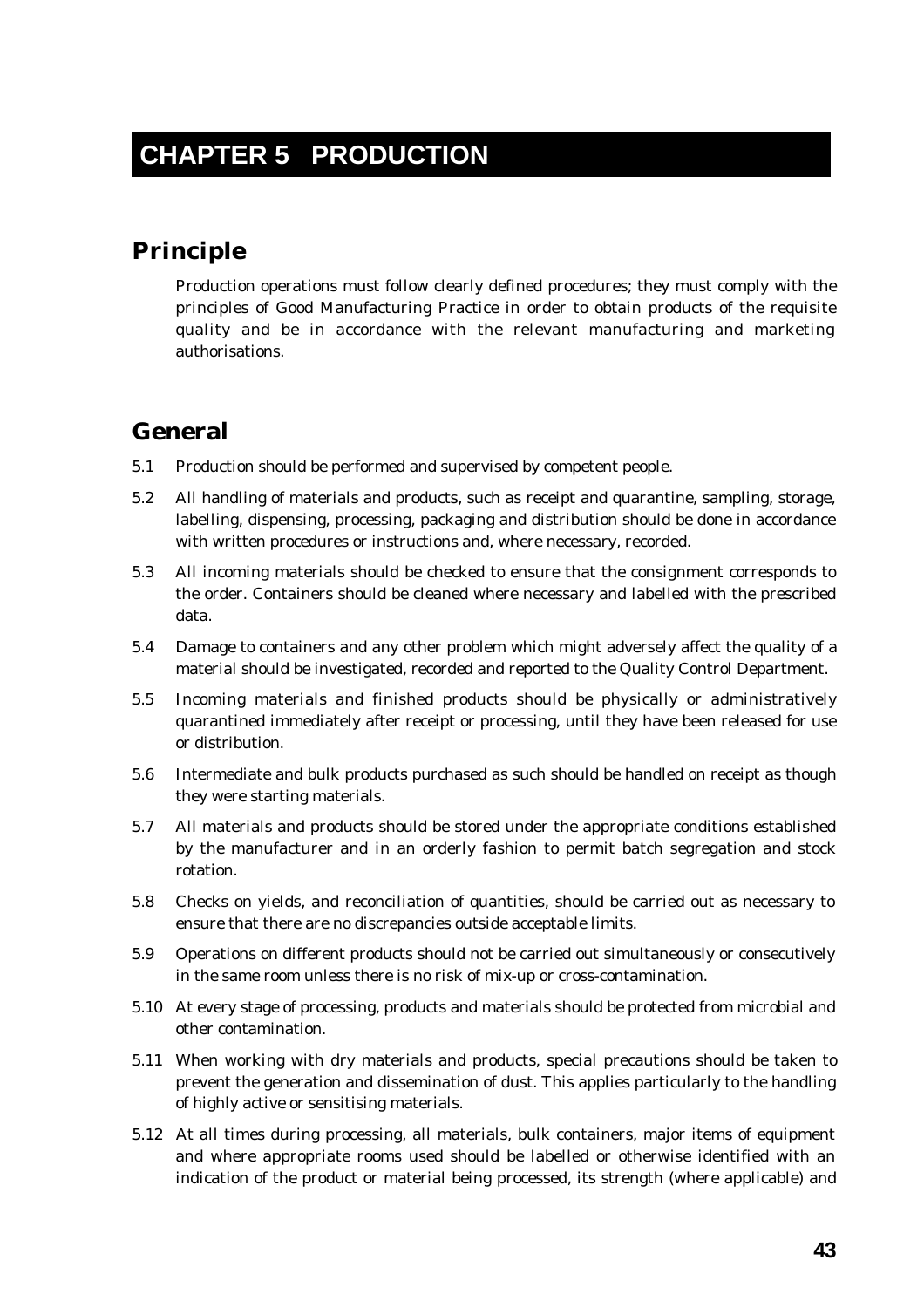batch number. Where applicable, this indication should also mention the stage of production.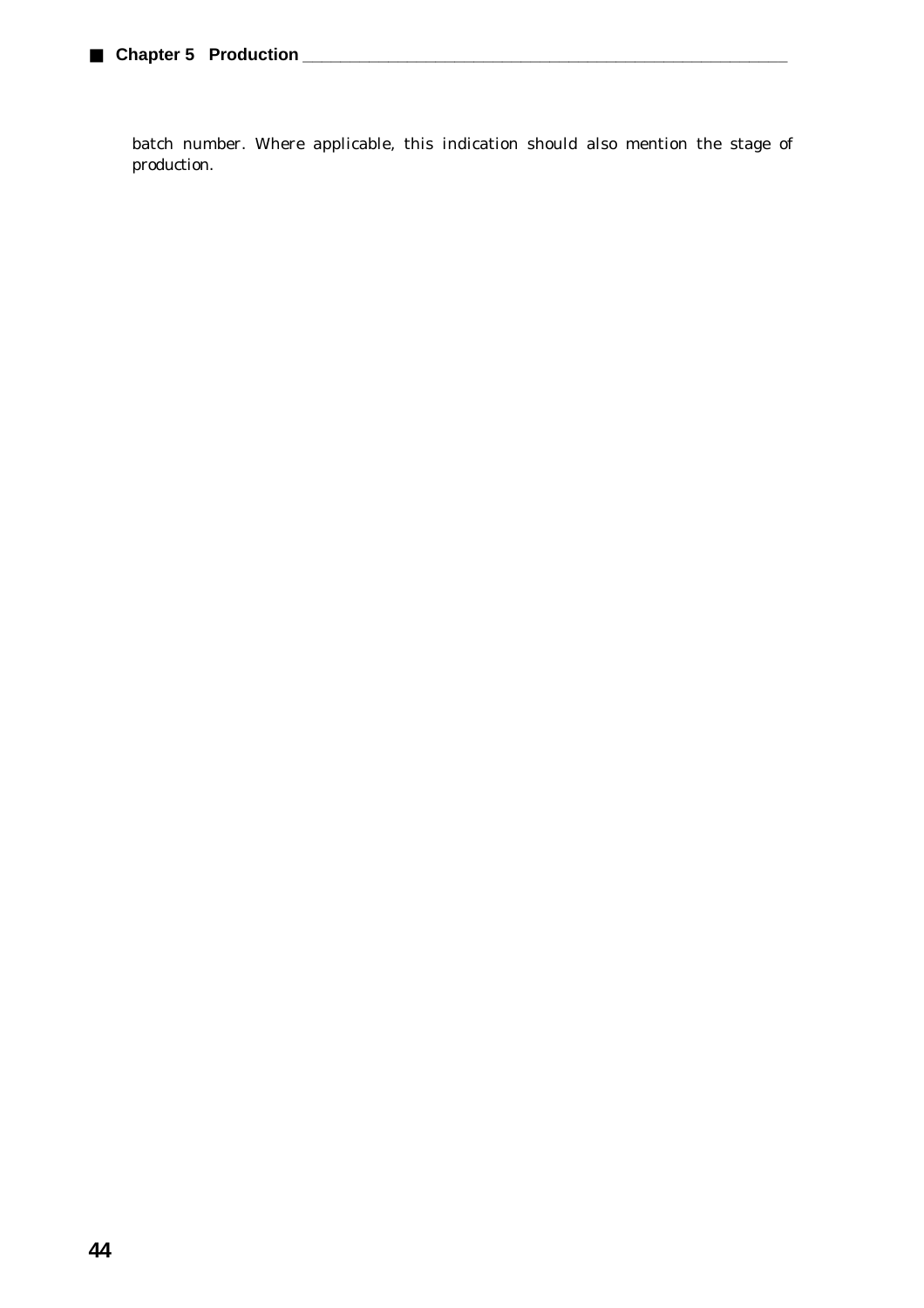- 5.13 Labels applied to containers, equipment or premises should be clear, unambiguous and in the company's agreed format. It is often helpful in addition to the wording on the labels to use colours to indicate status (for example, quarantined, accepted, rejected, clean, ...).
- 5.14 Checks should be carried out to ensure that pipelines and other pieces of equipment used for the transportation of products from one area to another are connected in a correct manner.
- 5.15 Any deviation from instructions or procedures should be avoided as far as possible. If a deviation occurs, it should be approved in writing by a competent person, with the involvement of the Quality Control Department when appropriate.
- 5.16 Access to production premises should be restricted to authorised personnel.
- 5.17 Normally, the production of non-medicinal products should be avoided in areas and with the equipment destined for the production of medicinal products.

#### **Prevention of cross-contamination in production**

- 5.18 Contamination of a starting material or of a product by another material or product must be avoided. This risk of accidental cross-contamination arises from the uncontrolled release of dust, gases, vapours, sprays or organisms from materials and products in process, from residues on equipment, and from operators' clothing. The significance of this risk varies with the type of contaminant and of product being contaminated. Amongst the most hazardous contaminants are highly sensitising materials, biological preparations containing living organisms, certain hormones, cytotoxics, and other highly active materials. Products in which contamination is likely to be most significant are those administered by injection, those given in large doses and/or over a long time.
- 5.19 Cross-contamination should be avoided by appropriate technical or organisational measures, for example:
	- a) production in segregated areas (required for products such as penicillins, live vaccines, live bacterial preparations and some other biologicals), or by campaign (separation in time) followed by appropriate cleaning;
	- b) providing appropriate air-locks and air extraction;
	- c) minimising the risk of contamination caused by recirculation or re-entry of untreated or insufficiently treated air;
	- d) keeping protective clothing inside areas where products with special risk of crosscontamination are processed;
	- e) using cleaning and decontamination procedures of known effectiveness, as ineffective cleaning of equipment is a common source of cross-contamination;
	- f) using "closed systems" of production;
	- g) testing for residues and use of cleaning status labels on equipment.
- 5.20 Measures to prevent cross-contamination and their effectiveness should be checked periodically according to set procedures.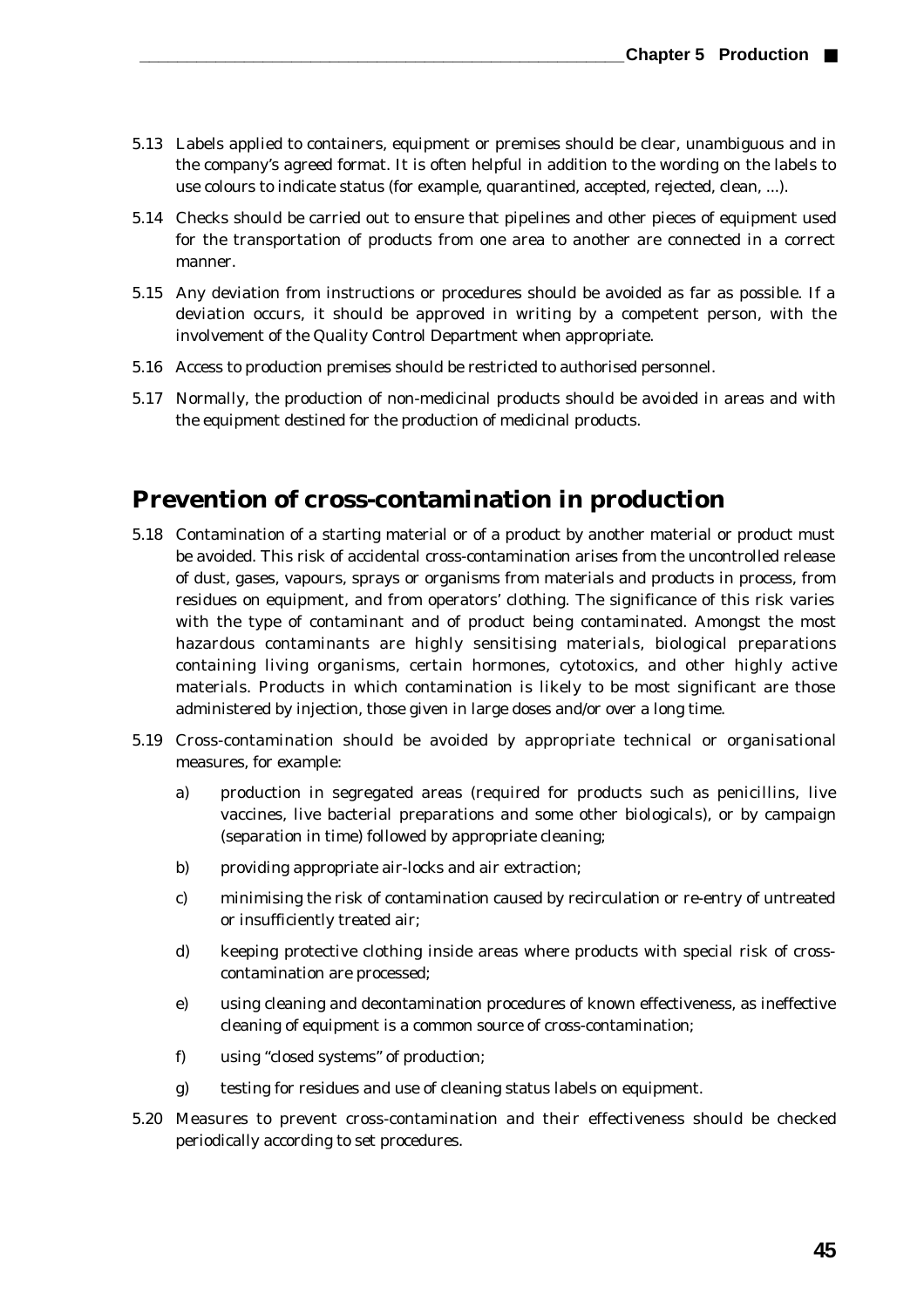## **Validation**

- 5.21 Validation studies should reinforce Good Manufacturing Practice and be conducted in accordance with defined procedures. Results and conclusions should be recorded.
- 5.22 When any new manufacturing formula or method of preparation is adopted, steps should be taken to demonstrate its suitability for routine processing. The defined process, using the materials and equipment specified, should be shown to yield a product consistently of the required quality.
- 5.23 Significant amendments to the manufacturing process, including any change in equipment or materials, which may affect product quality and/or the reproducibility of the process should be validated.
- 5.24 Processes and procedures should undergo periodic critical re-validation to ensure that they remain capable of achieving the intended results.

## **Starting materials**

- 5.25 The purchase of starting materials is an important operation which should involve staff who have a particular and thorough knowledge of the suppliers.
- 5.26 Starting materials should only be purchased from approved suppliers named in the relevant specification and, where possible, directly from the producer. It is recommended that the specifications established by the manufacturer for the starting materials be discussed with the suppliers. It is of benefit that all aspects of the production and control of the starting material in question, including handling, labelling and packaging requirements, as well as complaints and rejection procedures are discussed with the manufacturer and the supplier.
- 5.27 For each delivery, the containers should be checked for integrity of package and seal and for correspondence between the delivery note and the supplier's labels.
- 5.28 If one material delivery is made up of different batches, each batch must be considered as separate for sampling, testing and release.
- 5.29 Starting materials in the storage area should be appropriately labelled (see Chapter 5, item 13). Labels should bear at least the following information:
	- the designated name of the product and the internal code reference where applicable;
	- a batch number given at receipt;
	- where appropriate, the status of the contents (e.g. in quarantine, on test, released, rejected);
	- where appropriate, an expiry date or a date beyond which retesting is necessary.

When fully computerised storage systems are used, all the above information need not necessarily be in a legible form on the label.

5.30 There should be appropriate procedures or measures to assure the identity of the contents of each container of starting material. Bulk containers from which samples have been drawn should be identified (see Chapter 6, item 13).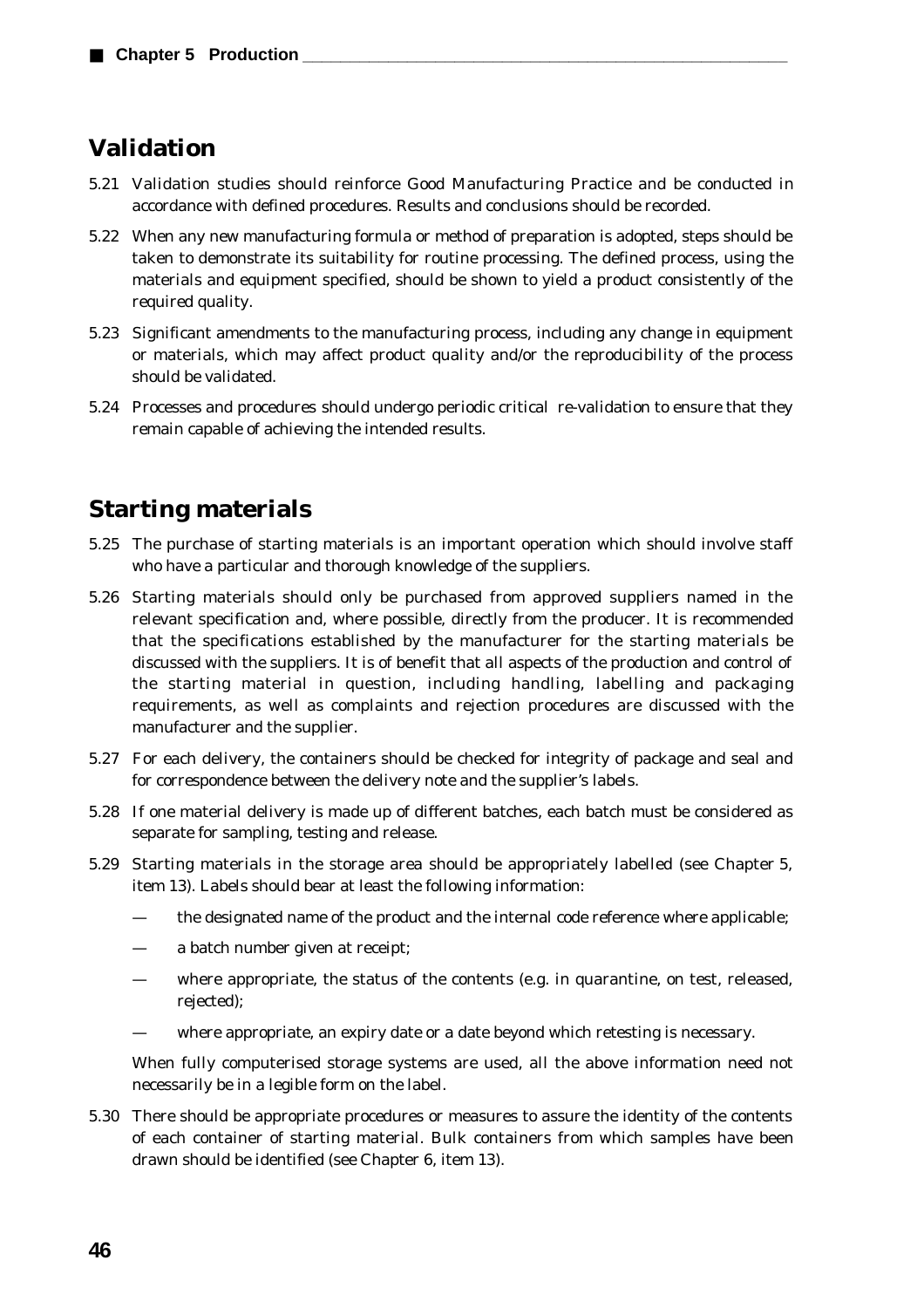- 5.31 Only starting materials which have been released by the Quality Control Department and which are within their shelf life should be used.
- 5.32 Starting materials should only be dispensed by designated persons, following a written procedure, to ensure that the correct materials are accurately weighed or measured into clean and properly labelled containers.
- 5.33 Each dispensed material and its weight or volume should be independently checked and the check recorded.
- 5.34 Materials dispensed for each batch should be kept together and conspicuously labelled as such.

#### **Processing operations: intermediate and bulk products**

- 5.35 Before any processing operation is started, steps should be taken to ensure that the work area and equipment are clean and free from any starting materials, products, product residues or documents not required for the current operation.
- 5.36 Intermediate and bulk products should be kept under appropriate conditions.
- 5.37 Critical processes should be validated (see "VALIDATION" in this Chapter).
- 5.38 Any necessary in-process controls and environmental controls should be carried out and recorded.
- 5.39 Any significant deviation from the expected yield should be recorded and investigated.

### **Packaging materials**

- 5.40 The purchase, handling and control of primary and printed packaging materials shall be accorded attention similar to that given to starting materials.
- 5.41 Particular attention should be paid to printed materials. They should be stored in adequately secure conditions such as to exclude unauthorised access. Cut labels and other loose printed materials should be stored and transported in separate closed containers so as to avoid mix-ups. Packaging materials should be issued for use only by authorised personnel following an approved and documented procedure.
- 5.42 Each delivery or batch of printed or primary packaging material should be given a specific reference number or identification mark.
- 5.43 Outdated or obsolete primary packaging material or printed packaging material should be destroyed and this disposal recorded.

## **Packaging operations**

5.44 When setting up a programme for the packaging operations, particular attention should be given to minimising the risk of cross-contamination, mix-ups or substitutions. Different products should not be packaged in close proximity unless there is physical segregation.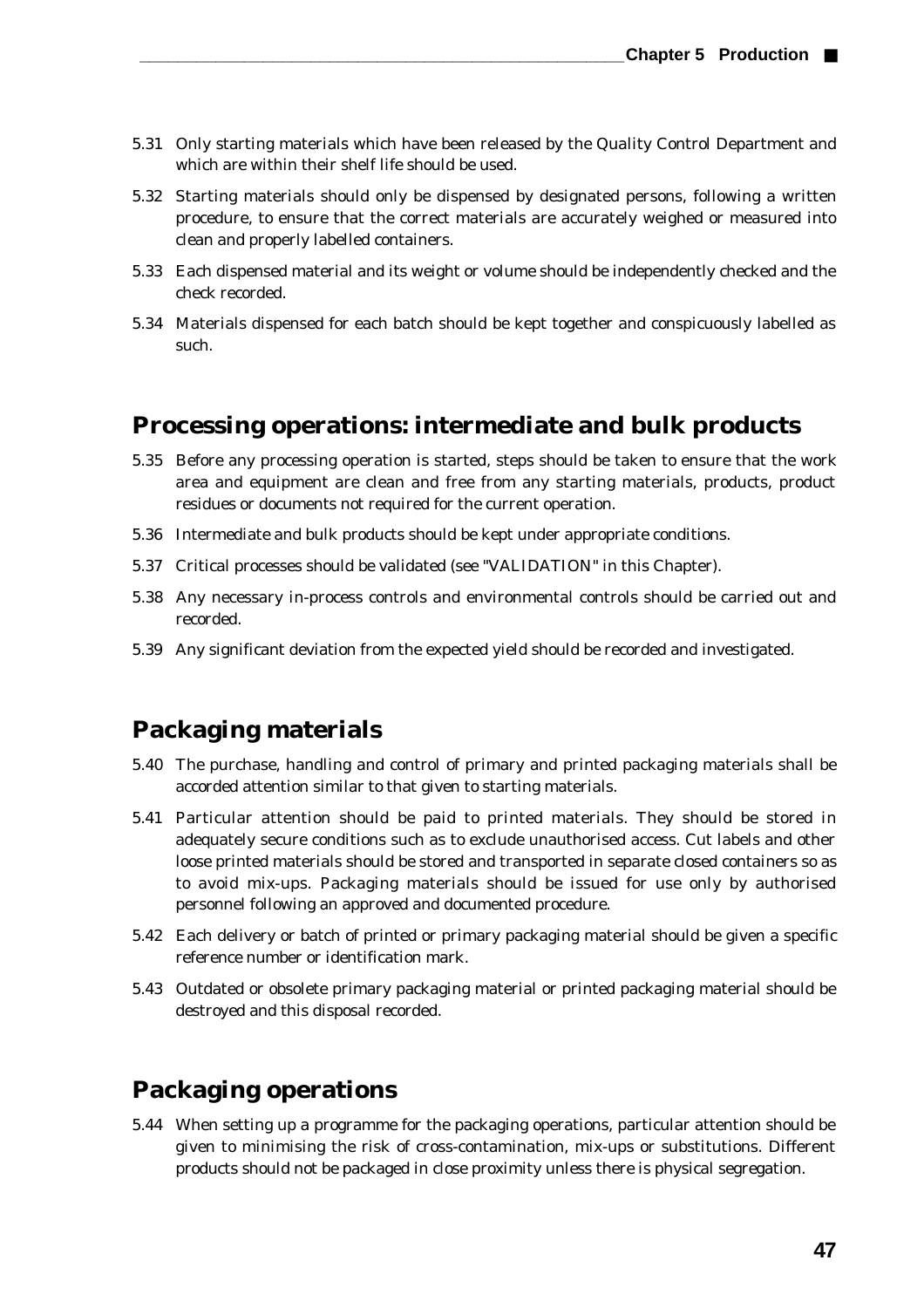- 5.45 Before packaging operations are begun, steps should be taken to ensure that the work area, packaging lines, printing machines and other equipment are clean and free from any products, materials or documents previously used, if these are not required for the current operation. The line-clearance should be performed according to an appropriate check-list.
- 5.46 The name and batch number of the product being handled should be displayed at each packaging station or line.
- 5.47 All products and packaging materials to be used should be checked on delivery to the packaging department for quantity, identity and conformity with the Packaging **Instructions**
- 5.48 Containers for filling should be clean before filling. Attention should be given to avoiding and removing any contaminants such as glass fragments and metal particles.
- 5.49 Normally, filling and sealing should be followed as quickly as possible by labelling. If it is not the case, appropriate procedures should be applied to ensure that no mix-ups or mislabelling can occur.
- 5.50 The correct performance of any printing operation (for example code numbers, expiry dates) to be done separately or in the course of the packaging should be checked and recorded. Attention should be paid to printing by hand which should be re-checked at regular intervals.
- 5.51 Special care should be taken when using cut-labels and when over-printing is carried out off-line. Roll-feed labels are normally preferable to cut-labels, in helping to avoid mix-ups.
- 5.52 Checks should be made to ensure that any electronic code readers, label counters or similar devices are operating correctly.
- 5.53 Printed and embossed information on packaging materials should be distinct and resistant to fading or erasing.
- 5.54 On-line control of the product during packaging should include at least checking the following:
	- a) general appearance of the packages;
	- b) whether the packages are complete;
	- c) whether the correct products and packaging materials are used;
	- d) whether any over-printing is correct;
	- e) correct functioning of line monitors.

Samples taken away from the packaging line should not be returned.

- 5.55 Products which have been involved in an unusual event should only be reintroduced into the process after special inspection, investigation and approval by authorised personnel. Detailed record should be kept of this operation.
- 5.56 Any significant or unusual discrepancy observed during reconciliation of the amount of bulk product and printed packaging materials and the number of units produced should be investigated and satisfactorily accounted for before release.
- 5.57 Upon completion of a packaging operation, any unused batch-coded packaging materials should be destroyed and the destruction recorded. A documented procedure should be followed if uncoded printed materials are returned to stock.